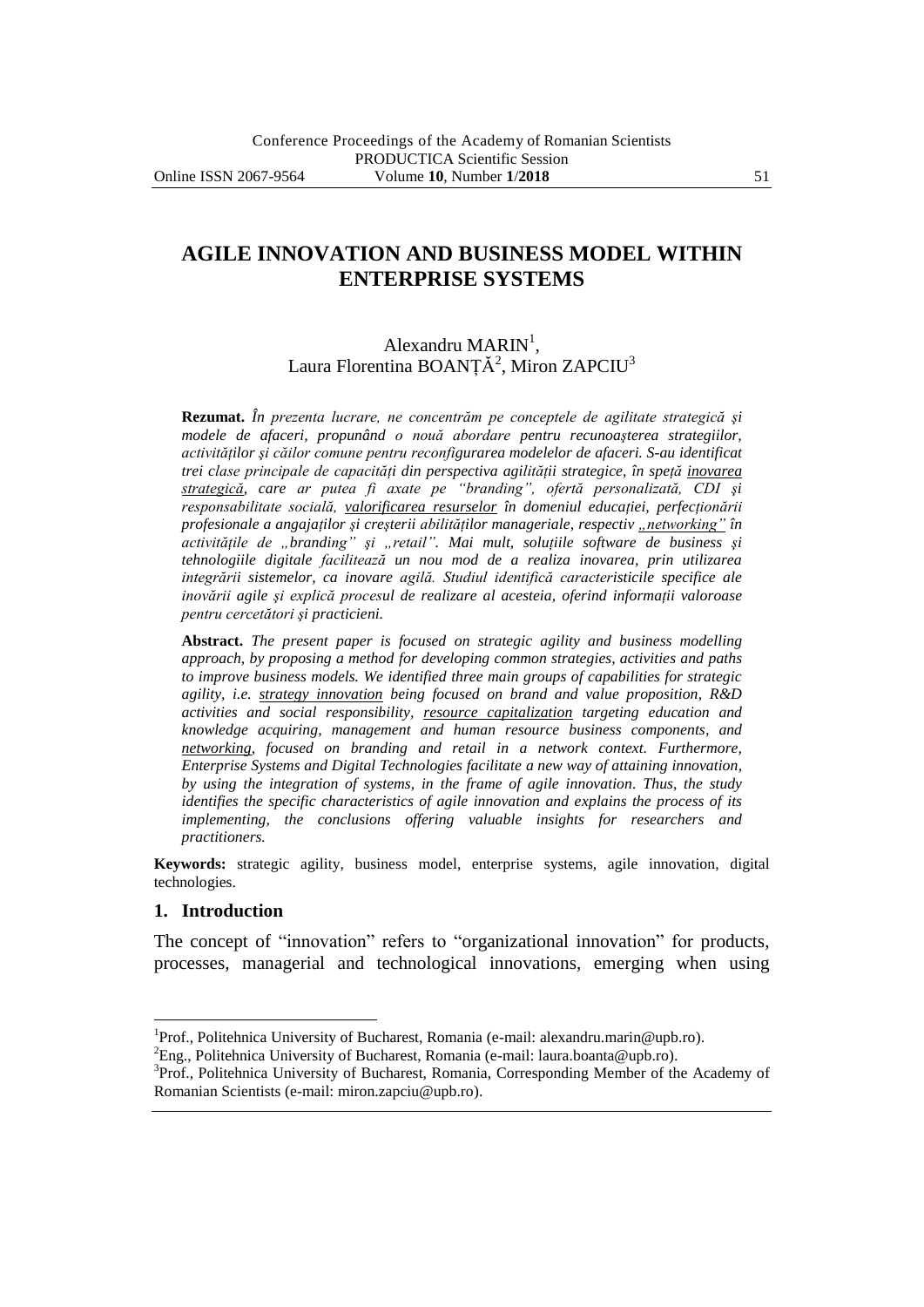technologies such as Enterprise Systems – (https://en.wikipedia.org/wiki/Enterprise\_system) and Digital Technologies (https://www.quora.com/What-are-digital-technologies).

One definition of organizational innovation is: "production or adoption, assimilation, and exploitation of a value-added novelty in economic and social spheres; renewal and enlargement of products, services, and markets; development of new methods of production; and establishment of new management systems" [1]. It goes beyond the concept of "new-to-the-world" approach, capturing internally-developed innovations, together with other adopted / imitated innovations. The term of "innovation" does not correspond every time to the new-to-the-world concept, as it is the case for technology / manufacturing innovators like Google, Apple Inc. or BMW. Thus, classical innovation methods, typically measuring innovation through patents [2], or new products and new markets [3], have minimal relevance for day-to-day innovation actions, because the most common business practices rarely involve the capitalization of patents or the allocation of internal R&D funds [4]. In this respect, innovation could be considered as an imitation of something already used elsewhere, but new to the organization that adopts it.

Consequently, Enterprise Systems is aiming to streamline the business processes and enhance the efficiency and effectiveness of the organizational behaviour [5]. But, even though these systems imply initially radical changes in the organization, afterwards they support the continuous innovation necessity to survive in the contemporary competitive business environment. In the current volatile markets, organizations are obliged to seek for opportunities, in order to be agile [6], especially the ones focused on increasing efficiency, reducing costs and attaining higher productivity.

Competing in the fast-changing economic context, it requires being agile in perceiving and exploiting opportunities to develop innovations [7], increasing the response to disruptions [8] and enhancing resilience against external threats [9]. This is reflected in the necessity that business models need to change continuously if firms want to achieve sustainable value creation [8]. Thus, the ability to improve business models is essential for a company's survival and success, as an approach to reduce the risk of inertia towards change, which often occurs when a company has been successful with the same strategy over time [10].

In particular, as regards capabilities, experts agree that companies need to be proactive in order to "feel", shape and capitalize on opportunities [11]. In order to achieve this agility, firms must identify and exploit their bundle of capabilities, avoiding the phenomenon of "capability myopia" [12], when not sensing the need for developing new capabilities and allocating necessary resources to create new value propositions. Therefore, in order to capitalize on resources and time,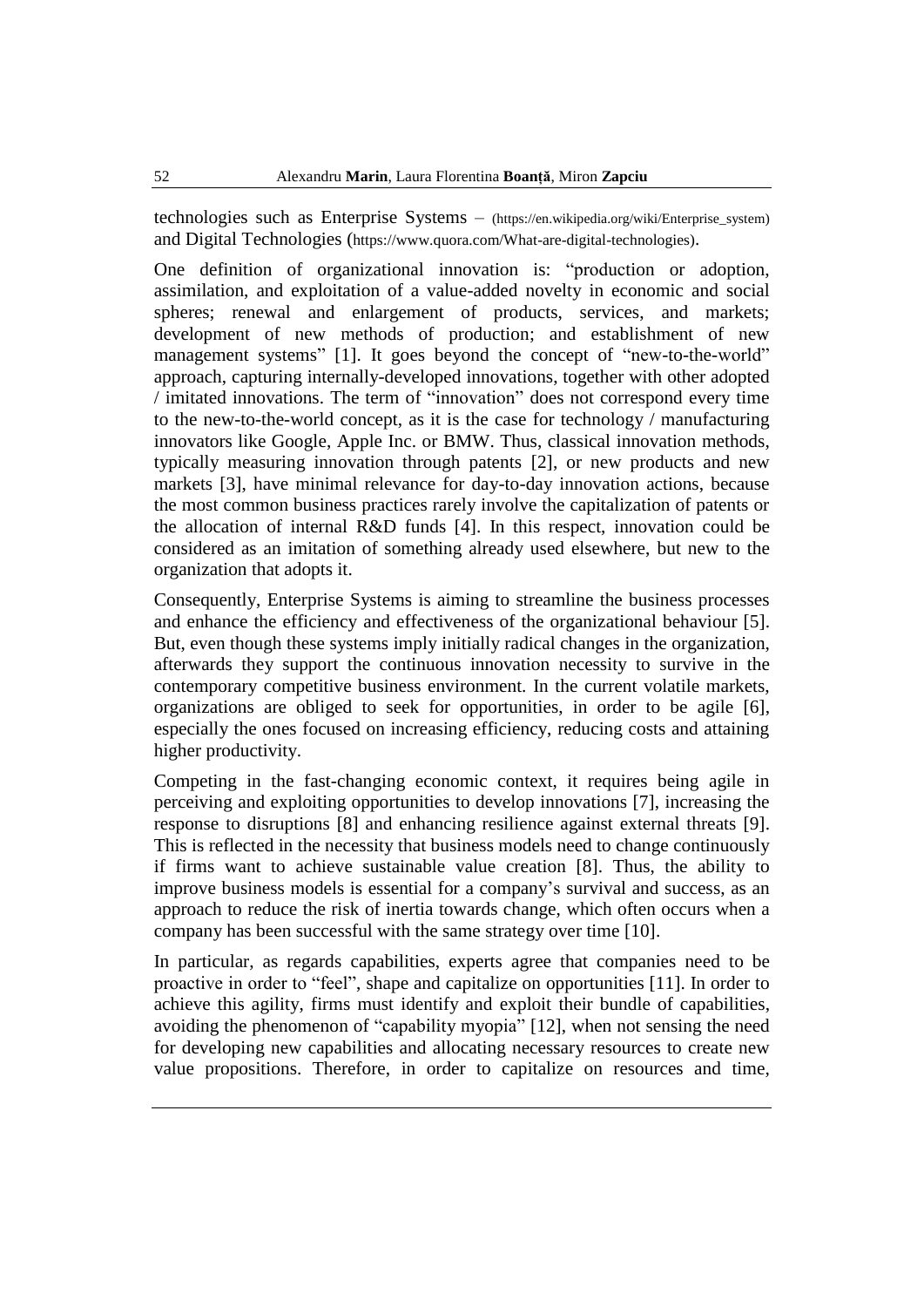strategic managers should focus specific actions on some / not all building blocks of their business model.

It is already accepted that Enterprise Systems is a significant and valuable source of increased productivity and efficiency in organizations [13]. Moreover, Enterprise Systems initiatives are considered as the most lengthy and expensive IT projects of contemporary organizations [14]. Thus, organizations focus on their existing Enterprise Systems, in order to innovate in the competitive business landscape. Another key reason for adopting Enterprise Systems, when attaining innovation, is the technology platform itself. Enterprise Systems is increasingly viewed as the core technology platform in organizations, since they allow tools to be incorporated so that technology and data resources can be perfectly shared [15]. Enterprise Systems could be seen as a business model building block, providing essential functions as a technological system. The widespread adoption of Enterprise Systems across industry sectors, geographical locations and the emergence of open platform architectures (e.g. the NetWeaver platform interface by SAP), represent a further recognition of Enterprise Systems as a dominant corporate technology platform [16].

The advent of Digital Technologies in the mid-2000s signifies an era of technology, that is a perfect example of flexible, easy-to-deploy and cost-effective IT solutions. For organizations, the growth of Digital Technologies has provided an ecosystem of providers and suppliers of tools, techniques and practices beyond the conventional boundaries of traditional corporate IT.

The last decade was characterized by a substantial change in IT through the advent and mass proliferation of mobile technologies and analytic technologies, cloud computing and business intelligence (including big amounts of data). According to a recent PwC study (https://www.pwc.com/us/en/) there are four key technologies that have contributed massively to drive innovation: social networking, mobile computing, analytics, and cloud computing. These technologies facilitate new ways to develop products and interact with stakeholders such as customers, vendors and employees.

For the traditional Enterprise Systems "keepers", these Digital Technologies provide an alternative approach, also providing them the opportunity to embed such applications into their Enterprise Systems. As operant resources, such tools introduce new organizational arrangements, structures and processes, but at the same time increasing the risk of failure.

## **2. Theoretical Background**

Each type of IT (Enterprise Systems and Digital Technologies), with its characteristics, has certain advantages and disadvantages. For example, Enterprise Systems and Digital Technologies have the potential to innovate in different ways.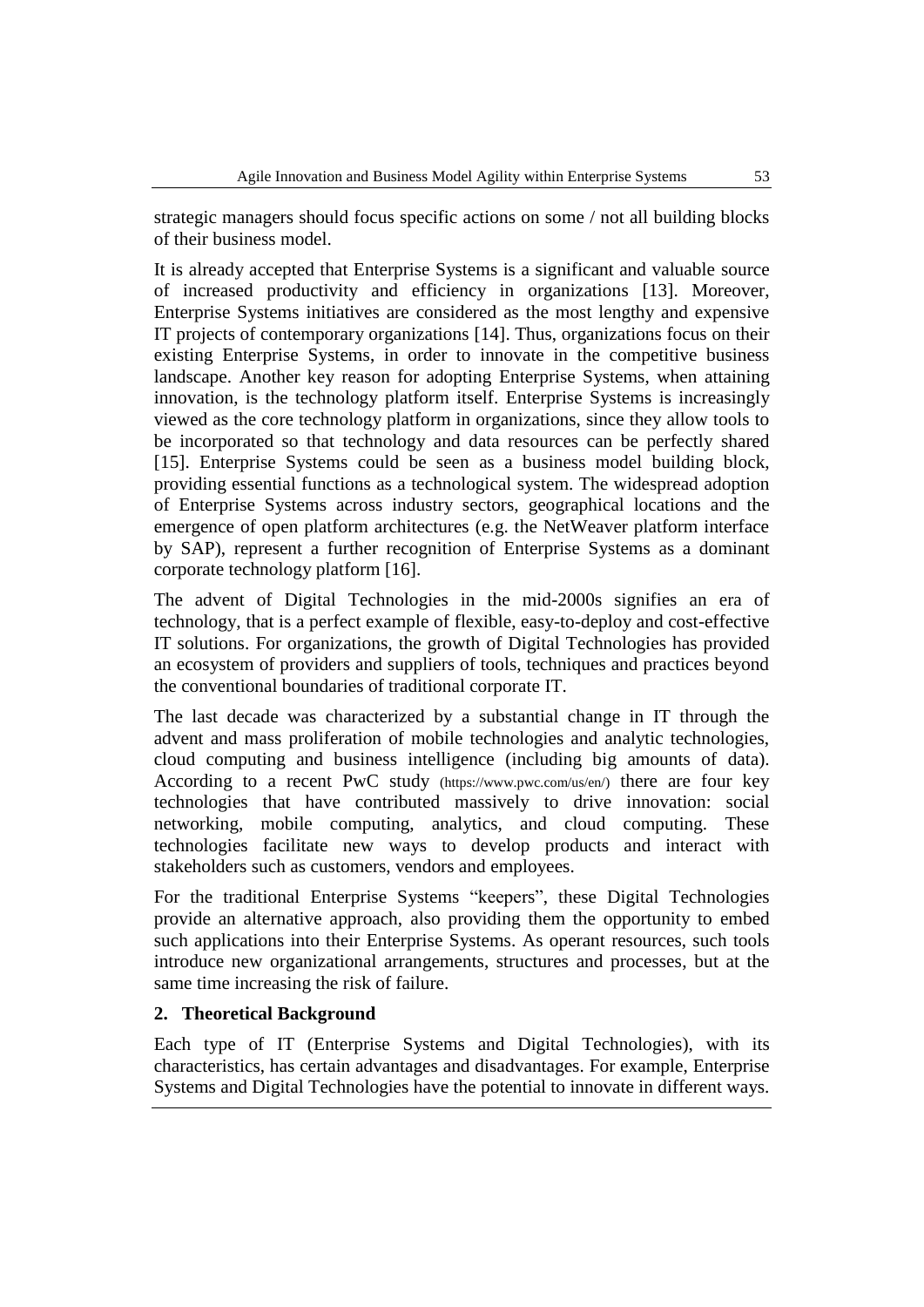The nature of innovation and the role played by IT in innovation have changed substantially over the last period of time [17]. Certainly, the advancements in the technology development have made this an attainable goal for any organization. As opposed to single, monolithic one system view, modern organizations are offered a heterogeneous collection of technologies that drives innovation. Nowadays, the IT portfolio is classified referring to two primary roles: (i) IT as an operand resource, and (ii) IT as an operant resource [17].

The operant IT triggers innovation, while the operand IT enables innovation. In other words, a technology can be used as operant or operand, based on the nature of innovation and the context that it is embedded in the innovation process. In this spirit, it is assumed that all information technologies are operant resources. A technology as an operand IT is defined as "those resources that an actor acts on to obtain support for executing a task", where the enabling role of IT highly depends on the fit of the IT within the organization [17]. An operand resource is defined as a resource on which an operation or act is performed to produce an effect. Therefore, the main objective of an operand IT resource is to increase efficiency and effectiveness. Thus, the value of an operand resource to an organization is greater when the tool fits well to the objectives, organizational structures and strategies that facilitate innovation, being generally static and stable.

Compared to operand resources, operant resources are dynamic. The impact of operant IT resources on innovation is often unpredictable and may not always be positive. As a result, operant IT resources are considered as risky initiatives and caution must be applied in introducing and managing them. Furthermore, an operant IT resource could deliver different outcomes to the organization, depending on how it has been applied in the organization. As such, operant resources enable differentiation that ultimately leads to a competitive advantage.

Relating the notions of operand and operant roles of IT to Enterprise Systems, it can be argued that Enterprise Systems portrays the characteristics of operand resources, and Enterprise Systems itself triggers innovation in business processes, practices, products and services. So, Enterprise Systems triggers "a new era" of computing in an organization through integration, process orientation and standardization. Consistent with pioneering innovation literature [17], the introduction of an Enterprise System itself is an innovation to the organization. From a functional view point, Enterprise Systems enables integration acting as a collaborative platform for diverse actors and technologies to act upon [17]. Similarly, features of Enterprise Systems will enable business practices that will lead to the enhancement of efficiency and effectiveness of business practices, acting as a foundation for other applications [17]. Such characteristics, together with their integration ability, demonstrate the role of Enterprise Systems as an operand technology.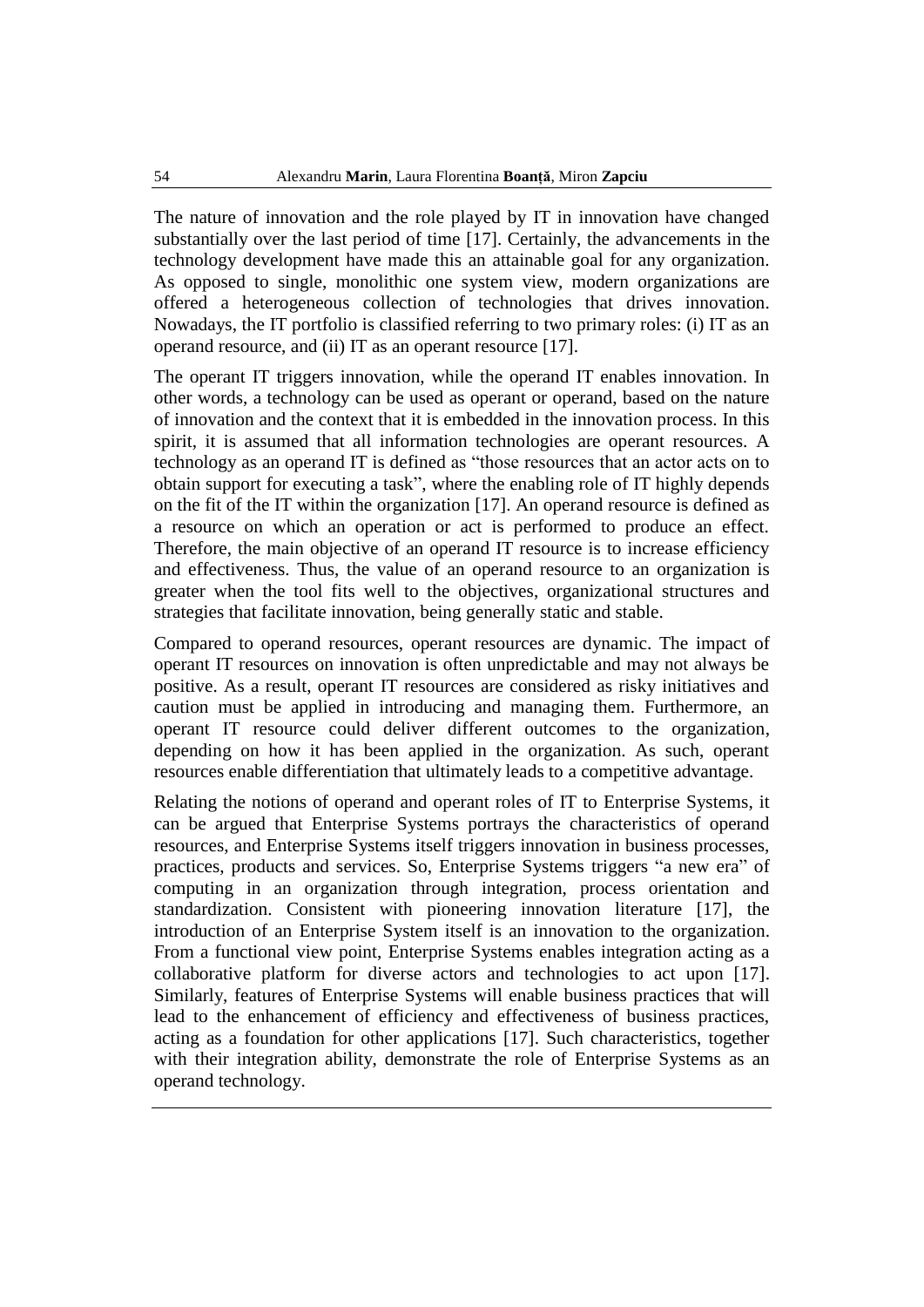From a technology view point, firstly, Digital Technologies have provided organizations with unprecedented potential for innovation through affordability, ease of adoption, and ease of connection with customers and suppliers. Digital Technologies have extended the innovation capabilities of the organization and have introduced new routines, organizational arrangements, structures and business processes which summarize the inherent characteristics of operant resources. Secondly, from a business point of view, the introduction of Digital Technologies may lead to unpredictable outcomes. Similar to operand IT resources, they will also increase the risk of failure when triggering innovation. Yet the risk could be minimized with careful planning of the selection and deployment strategy. Thirdly, Digital Technologies can be integrated with Enterprise Systems and augment the value delivered. Operant IT resources engage with other resources in the innovation ecosystem and thereby lead to innovation or value co-creation. Considering these facts, it is obvious that Digital Technologies can be considered as operant resources.

Firms benefit from discovering new or applying different business models in order to remain innovative [18], i.e. in doing a business model innovation or a business model reconfiguration. Companies are required to continually develop and strengthen their ability and to adapt their business model effectively and in a timely manner when an opportunity or threat arises [18]. The literature on business model innovation / reconfiguration has focused on two main areas: the positive and negative factors involved in changing the business model and the enablers or facilitators of this kind of innovation which must be taken into consideration.

The strategic reconfiguration of business models is associated with many difficulties which need to be overcome, such as: (1) identifying change needs, (2) overcoming inertia, (3) accepting new structures and choosing adequate approaches to renovation [18]. When facing unexpected and significant environmental breakthroughs and not adapting the firm's business model successfully and timely, a decrease in the market share or even business failure is possible [18]. Thus, today, possessing an important set of capabilities for responding to business environment changes and for delivering strategic agility is a necessary requisite for a firm's survival [18].

Business model reconfiguration can benefit from strategic agility, since it is defined as "the ability to continuously adjust and adapt strategic direction in core business, as a function of strategic ambitions and changing circumstances and create not just new products and services, but also new business models and innovative ways to create value for a company". Being strategically agile means gaining the ability to dynamically revise or reinvent the company and its strategy,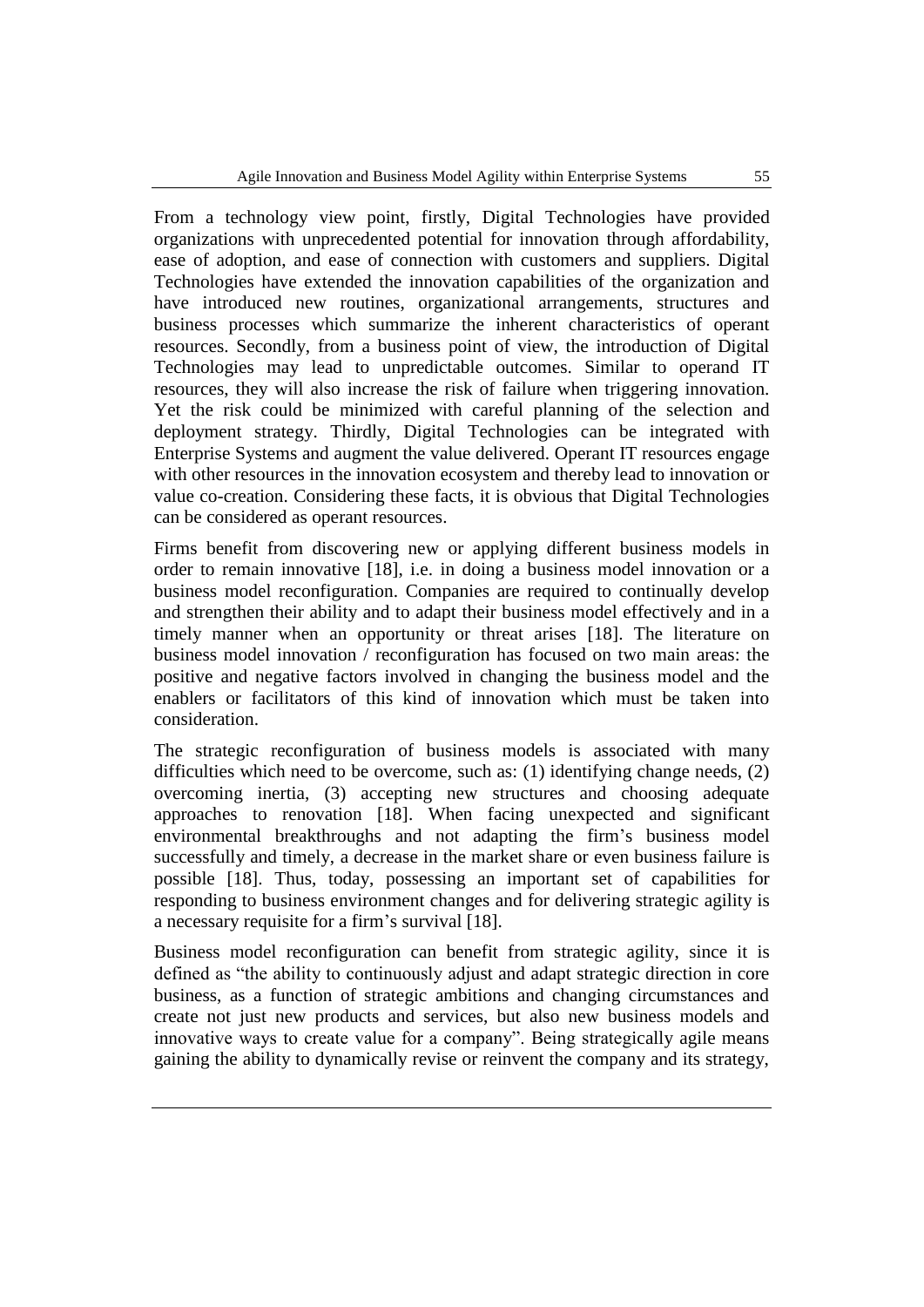to think and act differently, leading to new business model innovations, as the business environment changes [18].

In this paper, we have started from a recent study that made investigations into the "black box" of the business model and certain further research directions that ask for research on patterns of strategizing actions, critical capabilities and activities that request the continuously adapting of business models [18]. In the following analysis, we therefore propose a capability-based and building block-based view, in order to reconfigure the business model. We explore how firms actually create unique combinations of the business model elements, detailing them in a specific and recognizable manner, in order to create an exclusive value offer and to understand how firms use specific capabilities in dealing with business model innovation.

### **3. Research Method**

Starting from the literature review and the understanding of the importance of linking the strategic agility with business modelling approaches, the present work aims to investigate the capabilities that are useful in specific areas of the business model. In particular, we have formulated the following research question: *What capabilities should companies make use of and where should they capitalize them in order to effectively and successfully refurbish their business model?*

For the multiple-case study, we selected from our clients four enterprises that proved a strategic agility approach by:

• an effective business model improvement;

• an innovative approach for creating value by their actual business model.

Moreover, we preferred companies that were relatively successful, in order to reveal the efficacy of their strategic agility and therefore gain better insights from them. We selected different companies in terms of size and type of industry, aiming to do a detailed analysis and to make a significant comparison.

The research setting isn't connected to a specific industry or to a specific size of company, because we considered it irrelevant for our study. We have analyzed business model effectiveness in established organizations, because such companies are experienced in their day-to-day activity, enabling us to focus on specific building blocks of their business model.

We used several data sources: qualitative and quantitative data from primary sources (innovation audit, done with IMPROVE ACADEMY instrument https://www.improve-innovation.eu/) and secondary sources (press releases, websites and business materials provided by informants). Multiple data collection methods were adopted in order to ensure a deeper understanding of their time dynamics,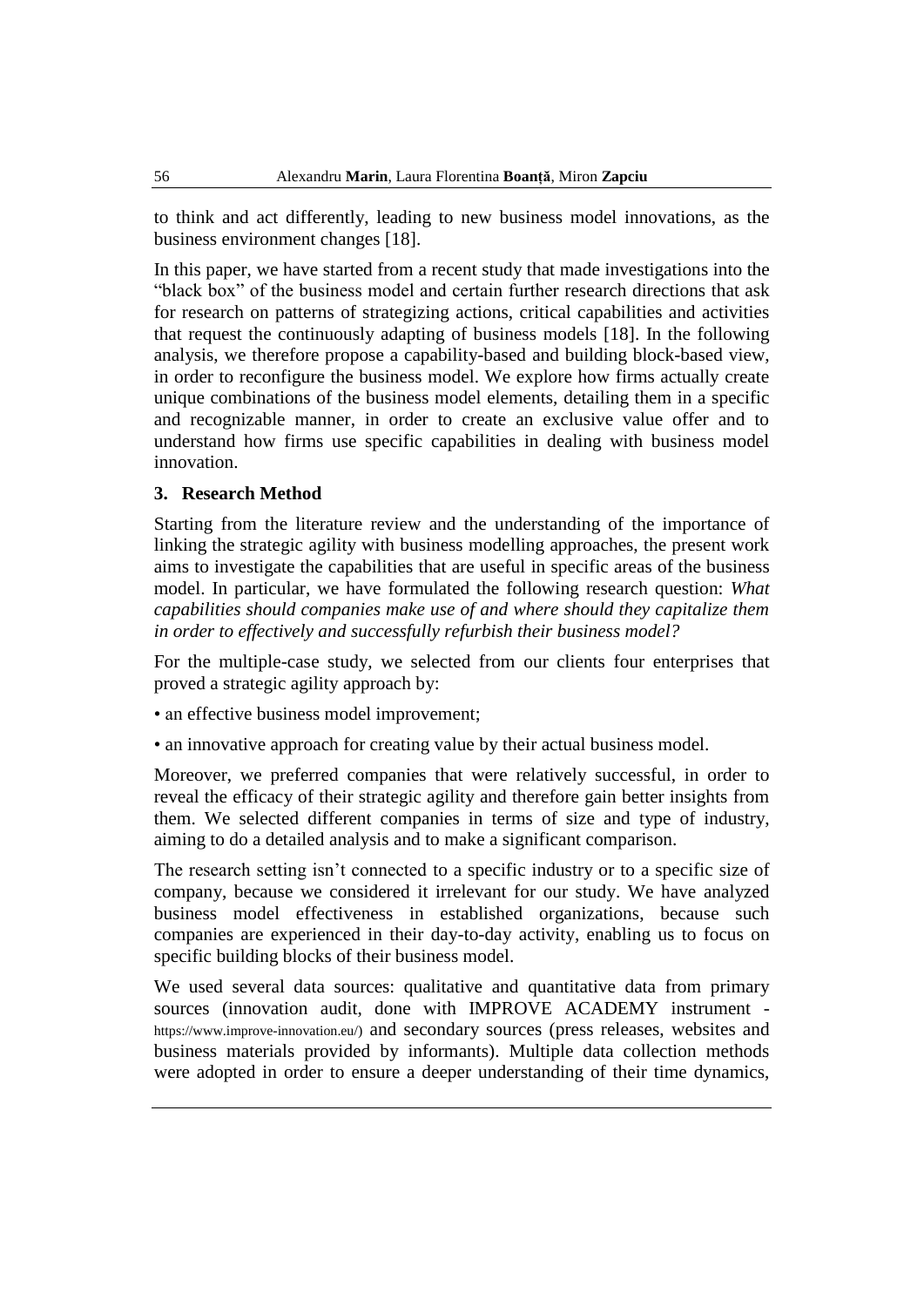increase the information base and to reduce biases [18]. Information sources included the managers (i.e. R&D / marketing directors, people in charge for the relationship with customers and financial officers for revenues/costs).

In the analysis, we explored how firms actually create unique combinations of the business model elements (building blocks), detailing them in a specific and recognizable manner in order to create an exclusive value offer. All the four companies based their successful business model improvement on different sets of capabilities, for the following purposes:

• perceiving opportunities and quickly responding to them (strategy innovation);

• acquire, develop and integrate key resources (resource capitalization);

• connecting the internal and external organizational environment (networking).

Below, we present some conclusions and recommendations resulted from the innovation audits, addressed to four Romanian successful SMEs: CALORIS, DFR Systems, ROLIX and WEASEL ART.

### **3.1. CALORIS case study**

After analyzing the options for benchmarking and according to the purpose of the innovation audit, corresponding to the strategy of CALORIS (http://www.caloris.ro/), based on the benchmarking class from the Evaluation Report - IMP<sup>3</sup>rove Assessment (January 2017), some recommendations were formulated:

Complementary to the idea of management, the value proposition of CALORIS should focus more on licensing or selling internally developed ideas, concepts, patents, etc., as results from its R&D&I activities, with the help of an external KAM;

Life cycle length for most profitable products / services could be extended, by developing some radical innovations;

Reduced time-to-market period for product/services should be attained by using specific available means (cooperation, customer implication through feedback, marketing/branding techniques, accessing public funding from projects financed by competition, in partnership programs at national and international level, etc.);

The budget set aside for long-term innovation projects should be minimum 10% from the yearly profit, to support the increasing of the number of successful incremental innovation projects and taking the step forward to radical innovations, which implies more money spent and longer term of expectation;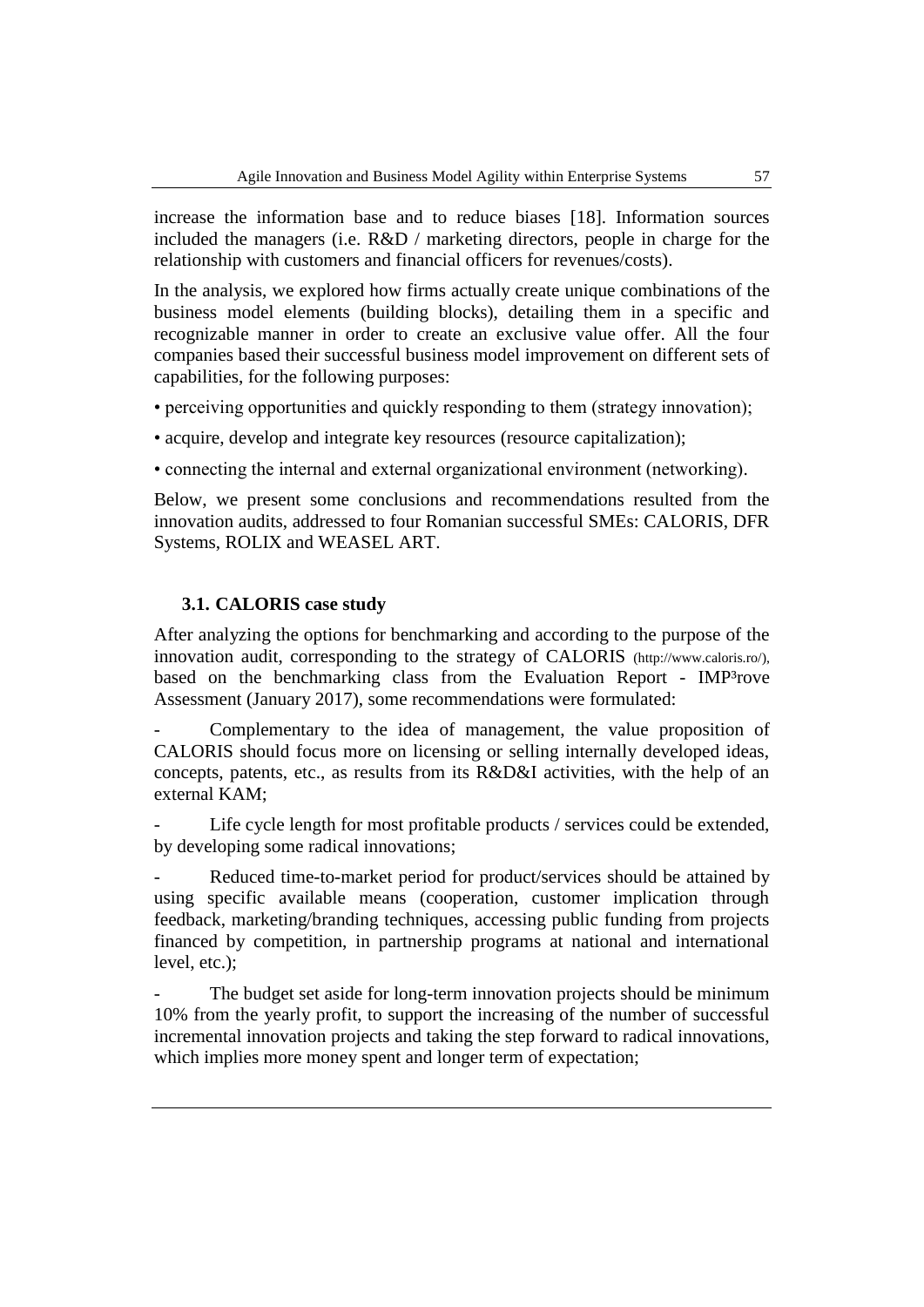Increase allocation of operational profits, according to specific business activities, to service, process, organizational and business model innovation with reasonable percentages (between 1 to 5%, differentiated between categories, the majority going to services innovation), by diminishing contribution of product innovations; in this respect it is necessary to make an analysis of the perspectives for different types of innovations implemented by CALORIS and their balance, maybe an option being to orient more activities to consulting, design, testing, etc., not mainly to product innovations, as today notice;

Innovation activities should contribute also to higher operational cost reduction, mainly in processes and at organizational level, with the support of design management instruments and better / more efficient allocation of all type of necessary resources (human, material, knowledge, etc.).

#### **3.2. DFR Systems case study**

After analyzing the options for benchmarking and according to the purpose of the innovation audit, corresponding to the strategy of DFR Systems (http://www.dfr.ro/), based on the benchmarking class from the Evaluation Report - IMP³rove Assessment (December 2016), some recommendations were formulated:

- Complementary to the idea of management, the value proposition of DFR Systems should include some licensing or selling internally developed ideas, concepts, patents, etc., as results from its R&D&I activities, with the help of an external KAM;

DFR Systems should increase the number of incremental innovation projects started and completed, by developing its own solutions, improved constantly as performances, through partnerships with R&D entities from Romania and from abroad;

The budget set aside for long-term innovation projects should be of minimum 10% from the yearly profit, to support the increasing of the number of successful incremental innovations projects and taking the step forward to radical innovations, which implies more money spent and longer term of expectation;

It's necessary to analyze these types of innovations implemented by DFR systems and their balance, maybe an option being to make some operational profit also from services and process innovations (by consulting, design, testing or other activities), not only from product innovations, as today.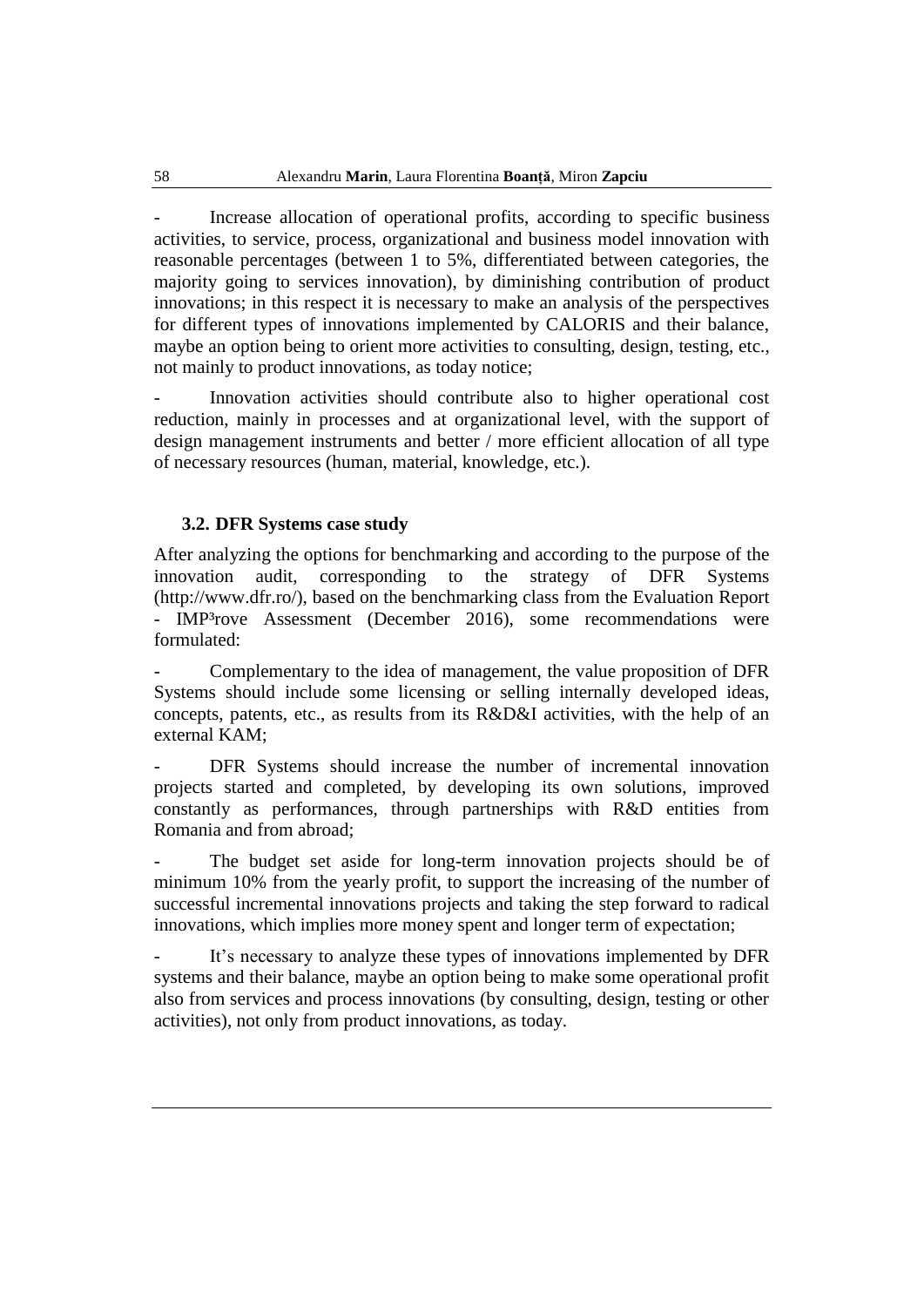### **3.3. ROLIX case study**

After analyzing the options for benchmarking and according to the purpose of the innovation audit, corresponding to the strategy of ROLIX (http://www.rolix.ro/), based on the benchmarking class from the Evaluation Report - IMP<sup>3</sup>rove Assessment (November 2016), some recommendations were formulated:

Life cycle length for most profitable products / services could be extended, by developing some radical innovations;

Keeping reduced time-to-market and time-to-profit parameters for product/services, by using specific available means (cooperation, customer implication through feedback, marketing/branding techniques, accessing public funding from projects financed by competition, in partnership programs at national and international level, etc.);

ROLIX should increase the number of incremental innovation projects started and completed, for new products and services, by developing its own solutions, improved constantly as performances, through partnerships with R&D entities from Romania and from abroad;

When dealing with radical innovations, ROLIX, by its own estimation, has obtained no results yet, but has the potential to invest and "transform" the current incremental realizations into radical ones;

The expenditures on innovation should be increased with minimum  $10\%$ from one year to another, as a strategic decision, because it is the only way to maintain competitiveness in the actual economic context;

It is necessary to make an analysis of the perspectives for different types of innovations implemented by ROLIX and their balance, maybe an option being to re-orient part of the activities, from consulting and design, to product innovations, but still keeping the balance between ROLIX competences and its day-to-day activities.

### **3.4. WEASEL ART case study**

After analyzing the options for benchmarking and according to the purpose of the innovation audit, corresponding to the strategy of WEASEL ART (http://www.fabricadeprofile.ro/), based on the benchmarking class from the Evaluation Report - IMP³rove Assessment (January 2017), some recommendations were formulated:

Complementary to the idea of management, the value proposition of WEASEL ART should include – if it's possible - some licensing or selling internally developed ideas, concepts, patents, etc., as results from its R&D&I activities, with the help of an external KAM;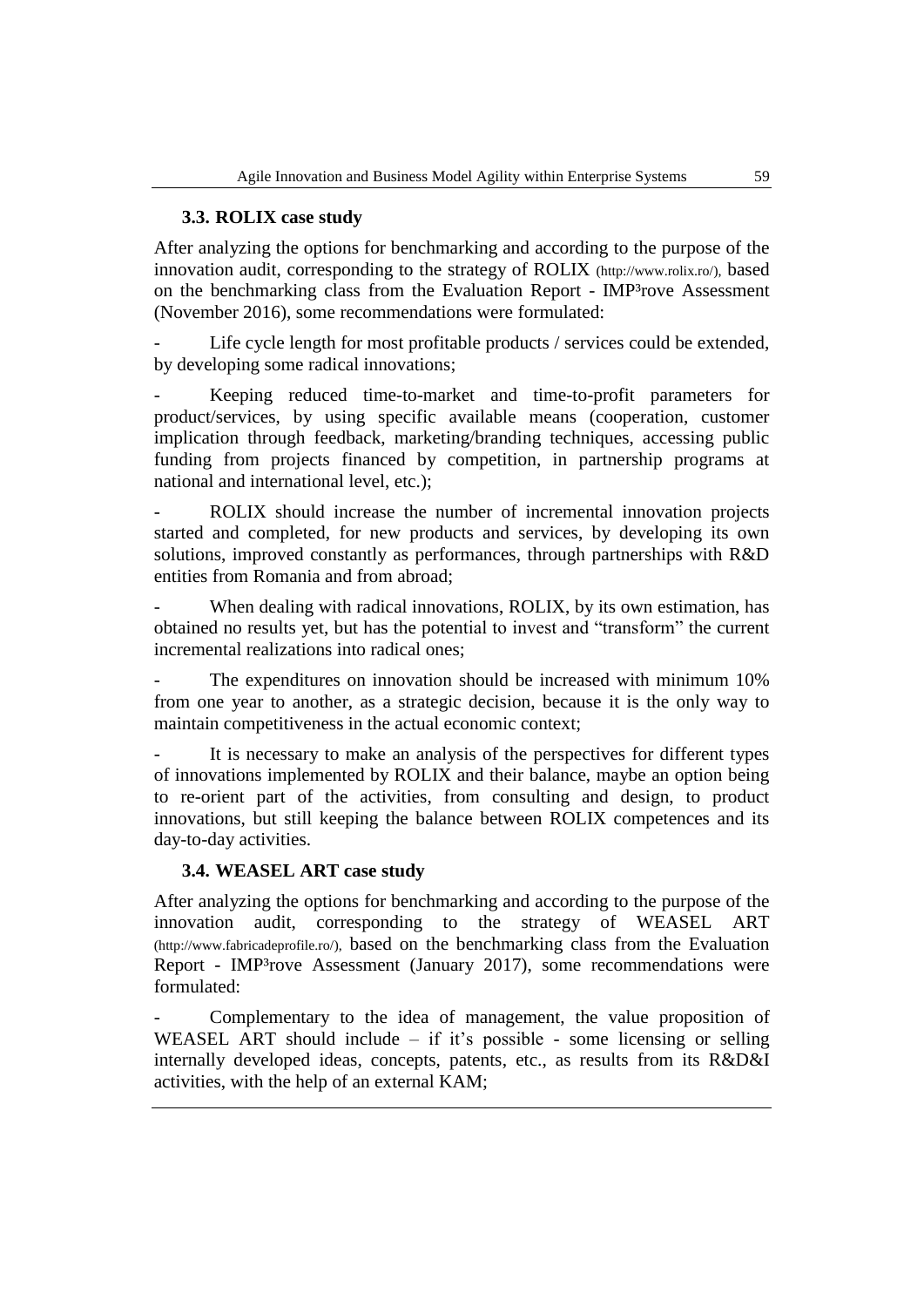Life cycle length for most profitable products / services could be extended, by developing some radical innovations;

- Continue to keep reduced time-to-market and time-to-profit parameters for product/services by specific available means (cooperation, customer implication through feedback, marketing/branding techniques, accessing public funding from projects financed by competition, in partnership programs at national and international level, etc.);

The budget set aside for long-term innovation projects should be of minimum 10% from the yearly profit, to support the increasing of the number of successful incremental innovations projects and taking the step forward to radical innovations, which implies more money spent and longer term of expectation.

### **4. Discussion**

We conclude that the application of a strategically agile approach should not address the entire business model, so companies should concentrate on acting in the specific areas of their activity, by having certain capabilities available for improvement. The studied cases suggest that reconfiguring a company's business model rapidly and successfully requires the right combination of capabilities in different and specific building blocks. Consequently, we revealed the most important correspondences between macro- and micro-capabilities and the addressed building blocks of the business model. This analysis enabled us to state some conclusive propositions, presented in the following paragraphs.

#### **4.1. Strategy innovation**

Capabilities that address the strategy innovation class refer to the capacity in perceiving and the attention concentrated on implementing reasonable strategic developments. In fact, in order to be strategically agile, it requires a proactive and continuous search for the innovation of products (through R&D), processes and businesses and subsequently being able to effectively deploy this in order to grasp opportunities, satisfy new customer needs and generate new value.

In this respect, we have classified the capabilities of companies for strategy innovation into: (1) capabilities to anticipate and look for strategy innovation, by sensing and anticipating possible target markets and (2) capabilities to realize strategy innovation, by shaping the environment and developing new innovative products and services.

When changes in customer needs occur or new needs appear, new market opportunities are possible to emerge. So, strategy innovation endeavours to rapidly detect and seize opportunities, ideas and innovative behaviours both inside and outside a company's boundaries and also to rapidly change the assets,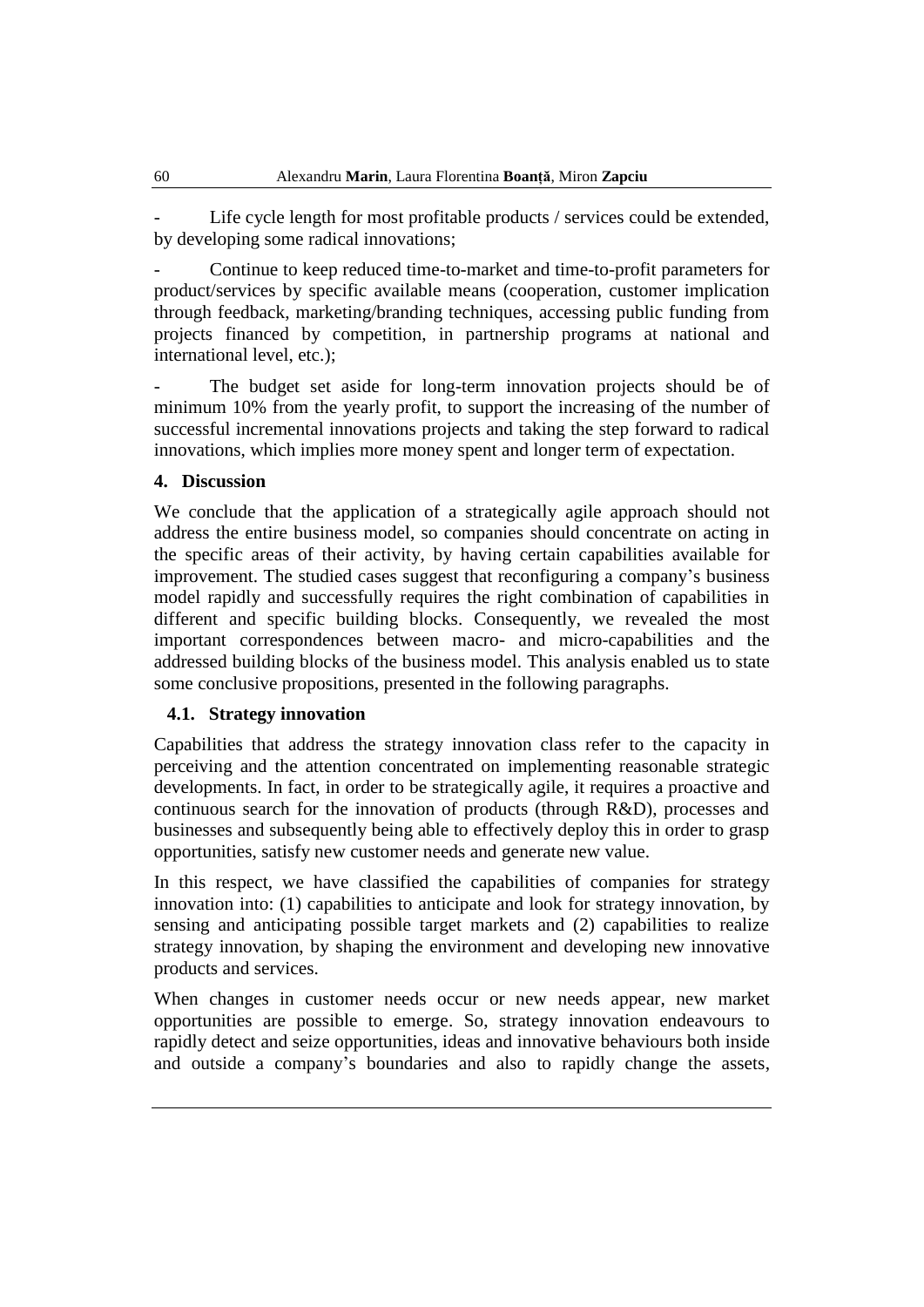business environment, markets, etc., in order to rethink or renew the value offer for their customers.

As a result of the above-mentioned analysis, we make the following statement: *firms attain business model agility if their strategy innovation capabilities are focused on their brand and value offer, R&D and social responsibility*.

### **4.2. Resource capitalization**

Resource capitalization presumes capacities which rapidly adapt, by reallocating resources, depending on new opportunities or new activities, corresponding to an improved activity system. This approach has a strong "applicative" focus, requiring effective actions for exploiting efficiently its assets, both internal and external, in order to obtain a fast adaptation to environmental changes.

Companies investing continuously in education and knowledge management are able to align employees with their vision and goals, fostering values beyond incentives [18]. The four analyzed companies have partially succeeded in making their business more flexible, by sharing organizational values and creating a fertile working climate based on teamwork. In most of the four cases the entrepreneurs themselves represent a key resource, due to their leadership skills and organizational competencies, for ensuring the cohesiveness of the organization [18].

So, we are able to conclude the following proposition: *firms achieve business model agility if their resource capitalization capabilities are focused on education, knowledge management and human resources capitalization*.

### **4.3. Networking**

Capacities for networking involve the determination to contribute to the growth of networks around the organization, targeting win-win solutions activation, knowledge creation and the definition of new strategic activity directions. A double perspective is naturally defined: first, an internal perspective that consists of creating autonomy inside organizational boundaries and, secondly, an external perspective that consists of connecting the organization's internal system to the external one. Networking capabilities should specifically cover the "network" building block of their business model, being very interesting to explore which micro-capabilities are involved and how these have been applied in the four analyzed companies, in order to improve their strategic agility.

Thus, we conclude the following definition: *firms achieve business model agility if networking capabilities are focused on the branding and retail activities, benefiting from a network organization approach*.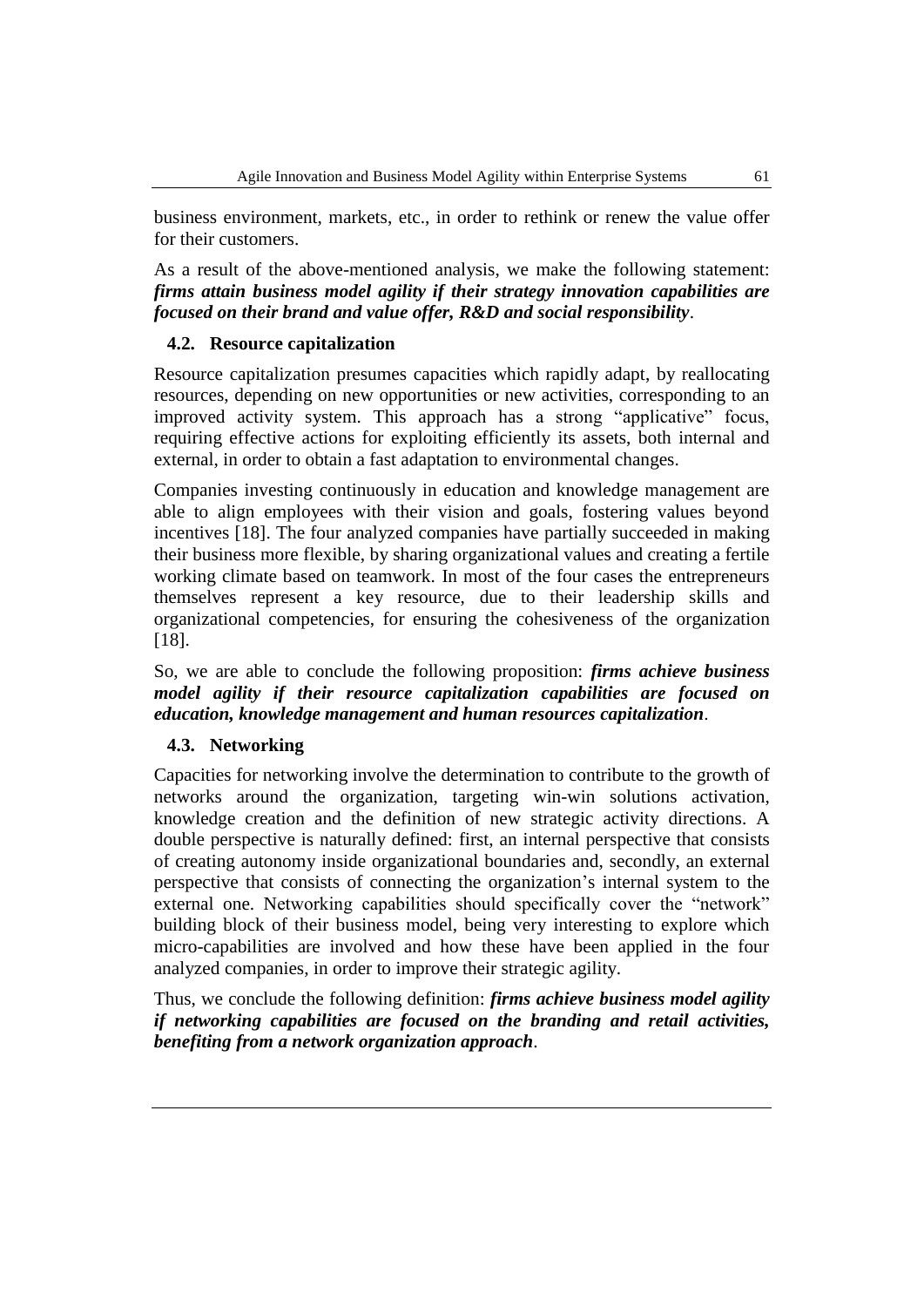### **Conclusions**

In this paper, we have analyzed three macro-capabilities for business model improvement and have explained in detail their usefulness in defining the building blocks of a specific business model. Firms that succeed to adapt and reconfigure their business models over time are able to identify the best micro-capabilities (already possessed) to be used effectively, as presented in the three above mentioned classes, corresponding to the three conclusive definitions/propositions.

Achieving sustained value creation, through business model innovation, mainly focus on restating the company mission and value offer, in order to improve customer satisfaction and increasing his / her loyalty, which is possible also thanks to a continuous innovation process and exploiting innovative ideas, sometimes with the extension of business with multilateral (art, culture, sport) initiatives.

Resource capitalization capacities focus both on aligning an organization's employee culture with the sharing of organizational values and teamwork and on fostering leadership positive attitudes, oriented for obtaining higher performance in activity. This approach could be also extended outside external organizations' limits, by the activation of networking capabilities that allow knowledge creation and sharing, collaboration and integration with the key stakeholders, in particular customers, in order to consolidate strategic partnerships. These two classes of capabilities allow gaining flexibility and leveraging on key resources and business partners for strategic agility, also supporting and integrating capabilities for strategy innovation.

These conclusions are useful for practitioners as well as for future theoretical research on business models, which create value over time. They are embedded in a multi-dimensional organizational and strategic setting of capacities, targeted in some, limited as number, action directions. It is important to avoid wasting resources and time and to direct critical capabilities and actions to specific areas of the business model, in order to enable the shaping, adapting and renewing its content. In our opinion, we have contributed to the business model literature by identifying necessary capabilities and exemplifying specific actions to be addressed, when achieving business model change over time. In the recent literature, as mentioned above, it was still unclear if the capabilities and the actions should address the entire business model or they could address only a part of it, in order not to waste resources and time.

We brought strong arguments for the three types of capabilities, that are directed to specific building blocks of the business model, i.e.: (1) strategy innovation capabilities, oriented to brand building and value offer, R&D and social responsibility; (2) resource capitalization, oriented to education and knowledge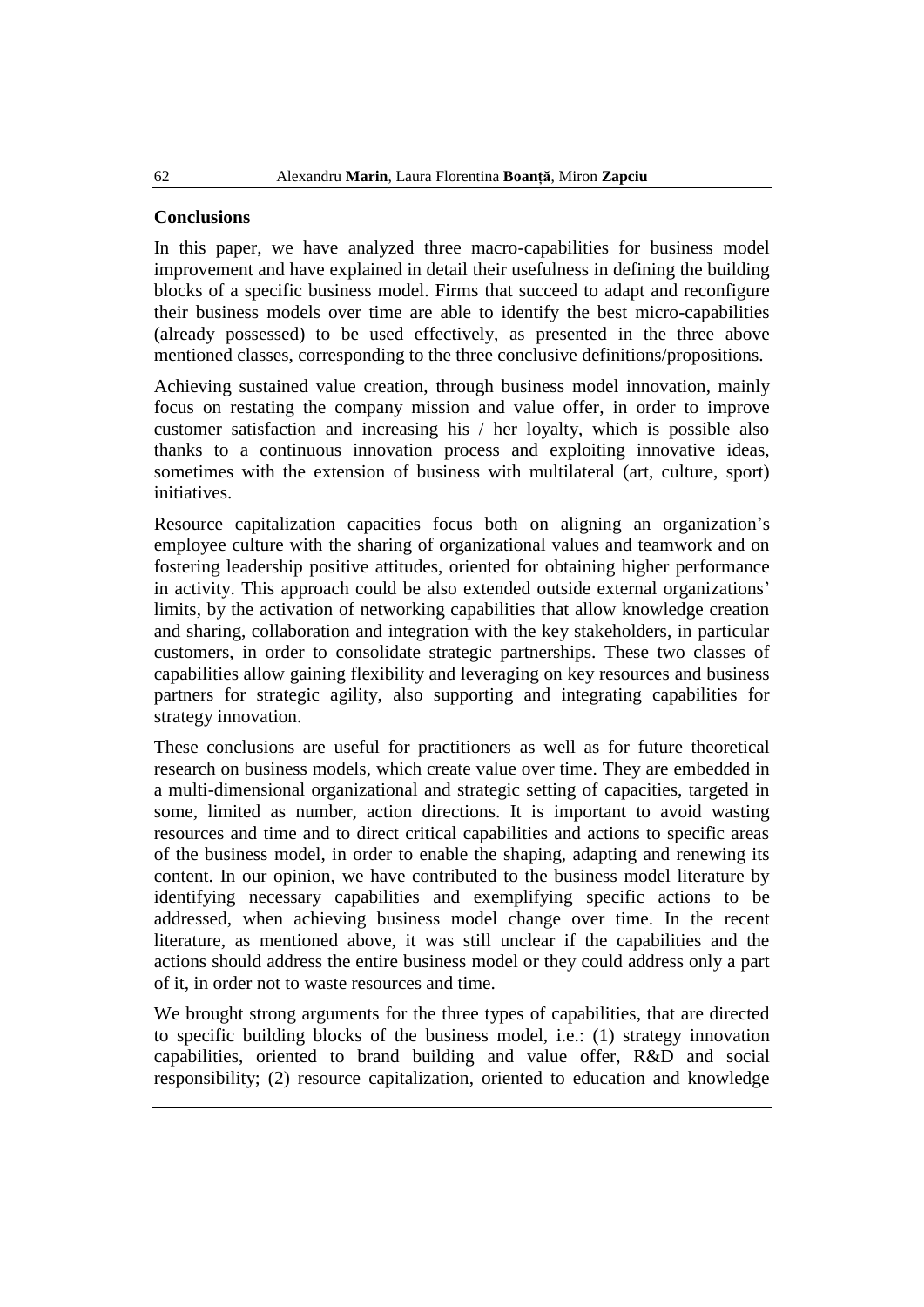management / human resources; and finally (3) networking, targeting branding / retail activities, benefitting from network advantages.

The study also highlighted some important conclusions, as follows:

i. Consistent with other studies, Enterprise Systems enable radical innovation, when introduced in organizations activities;

ii. Post-implementation, Enterprise Systems provide a strong technology platform;

iii. The market oriented approach of using IT allows customers and suppliers to directly engage in business functions;

iv. Organizations encourage the stronger implementation of low-cost Digital Technologies, useful for innovation;

v. Digital Technologies trigger directly innovation itself;

vi. The innovation attained through Enterprise Systems and Digital Technologies is not similar, in terms of characteristics of radical innovation or incremental innovation;

vii. The lead time of innovation attained through Enterprise Systems and Digital Technologies acting together is lower compared to the lead time of innovation attained through Enterprise Systems acting alone;

viii. The innovation attained through Enterprise Systems and Digital Technologies has better outcomes compared to the outcomes provided by Enterprise Systems alone;

ix. Innovation in modern organizations is driven not only by IT departments, but mostly all functional departments contribute to attain innovation;

x. Modern organizations focus on innovating only some selective business functions, rather than entire business processes.

In this respect, the results presented in this paper are linked directly and effectively to managerial practices. We tried to reveal a specific set of capabilities needed for each building block of a business model, wishing that a company will be capable to become strategically agile in reconfiguring its business model.

Targeting our analysis only on four different SMEs case studies, we have provided practical examples that can support managers to rethink their key microand macro-capabilities and, whether or not they pay enough attention to organizational and strategic aspects, to select only the relevant ways to attain a continuous business model development and adaption to the new economic environment requirements.